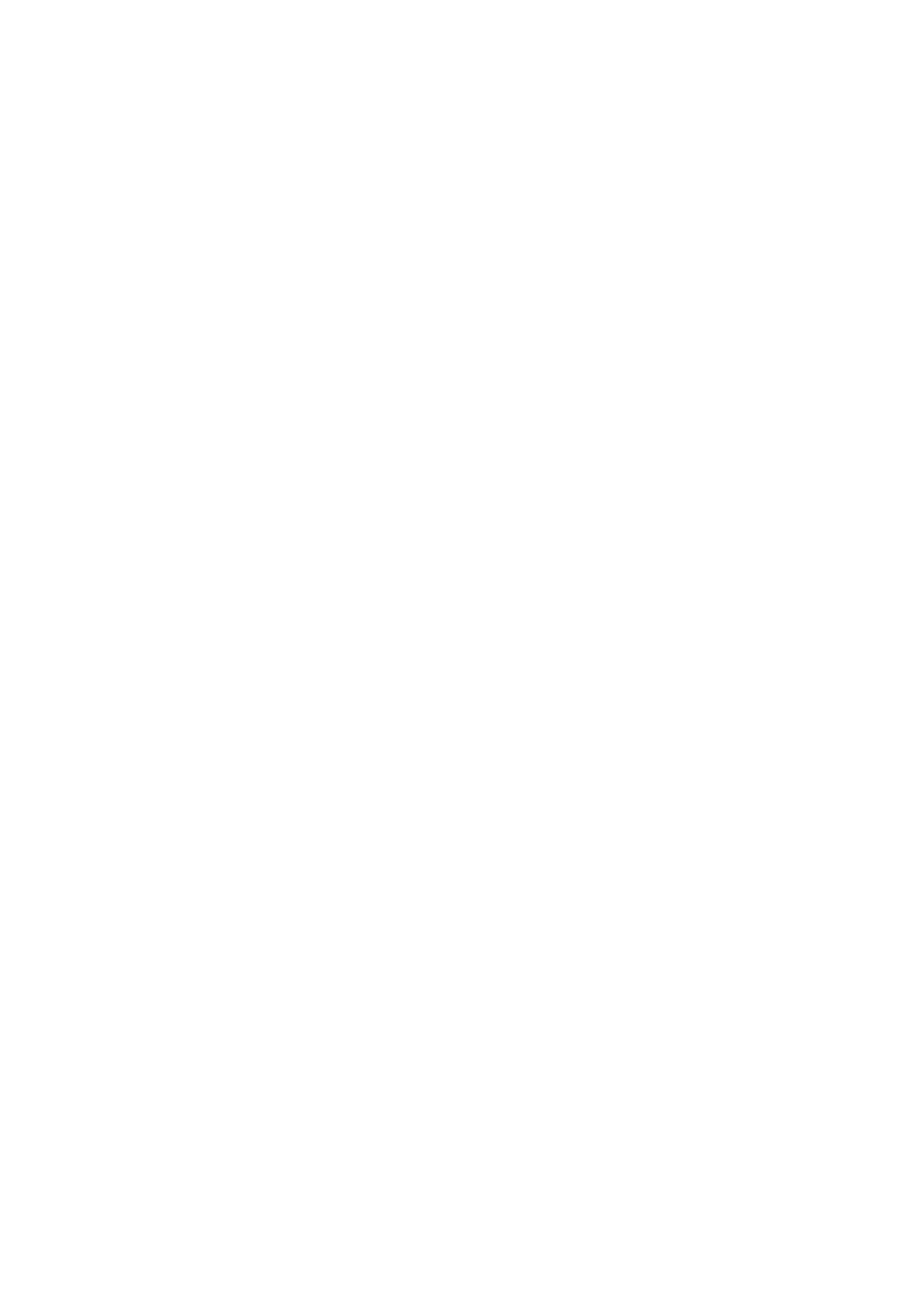### **Contents**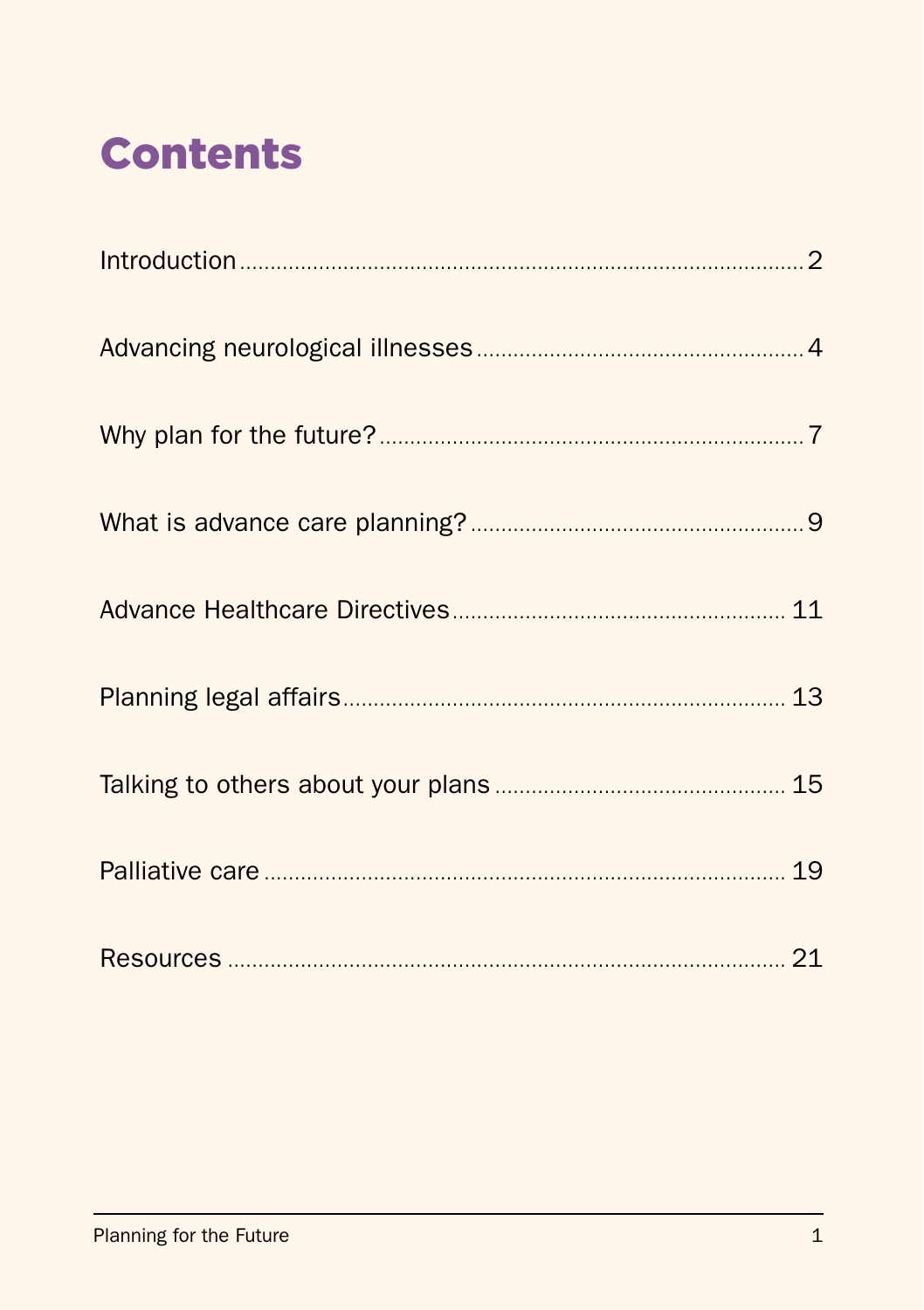### Introduction

This booklet is for people who have an advancing neurological illness, and who want to make plans for their future. It may also be useful for family members, friends, carers and healthcare professionals.

It is not for people who have recently been diagnosed with an advancing neurological illness. If you are newly diagnosed, contact an organisation that supports people living with your illness, such as those listed on pages 21 and 22.

Although many neurological illnesses progress in a similar way, your illness is individual and unique to you. Understanding the nature of your particular illness will help you as you read this booklet. It can also help you to understand and manage your symptoms, and help you to speak confidently with your healthcare team. You can get information from your doctor and other healthcare professionals, or from the organisations which support people living with your illness.

This booklet aims to help you to:

- understand why planning for the future can be helpful
- find out how you can plan for your care in advance
- sort out your legal affairs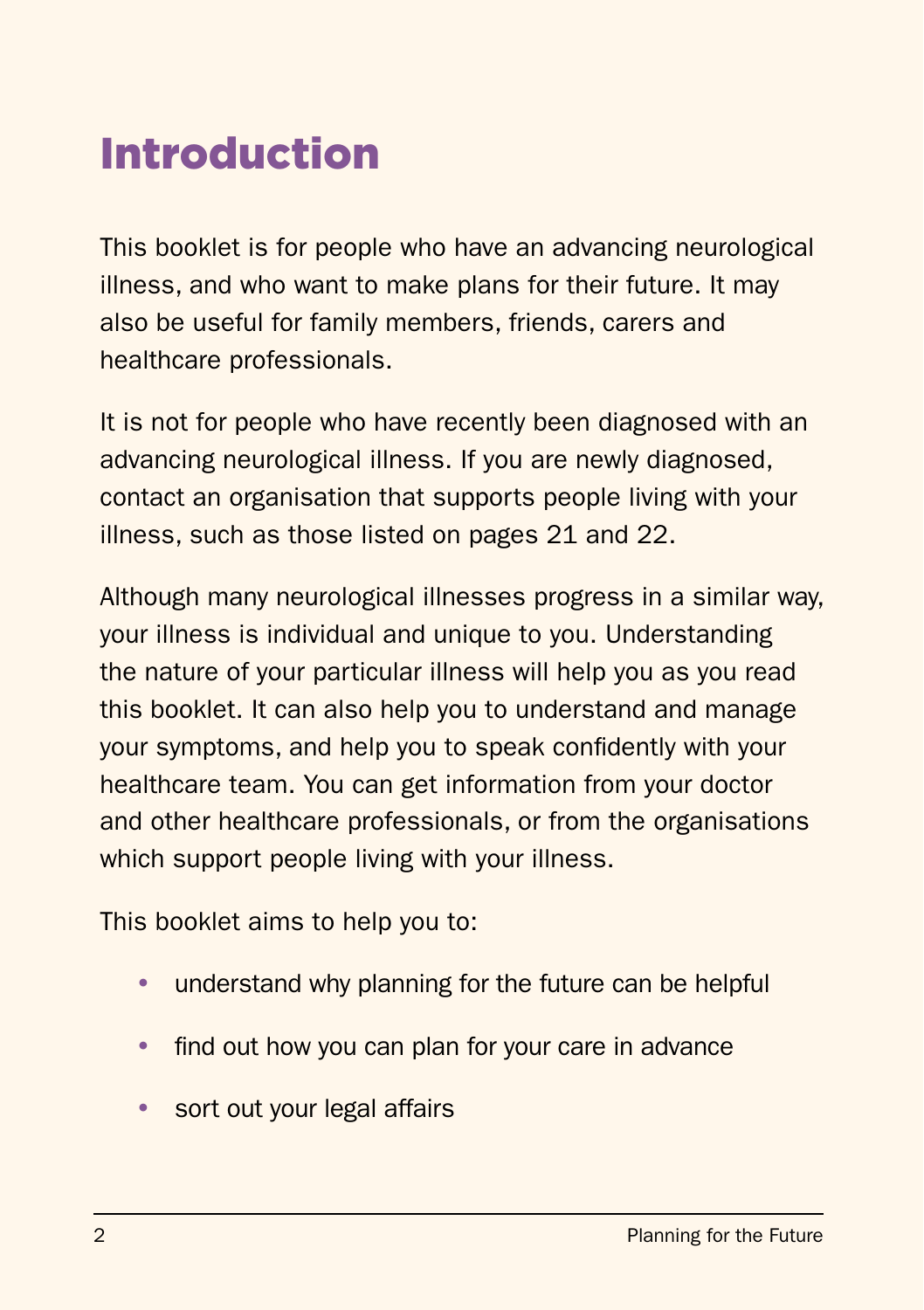- talk to your family and healthcare team about your plans
- understand the role of palliative care when you are living with an advancing neurological illness.

Not all the information in this booklet may apply to you. Feel free just to read the parts which seem most relevant.

The booklet was written by people and organisations with expertise in this area. See page 23 for a full list.

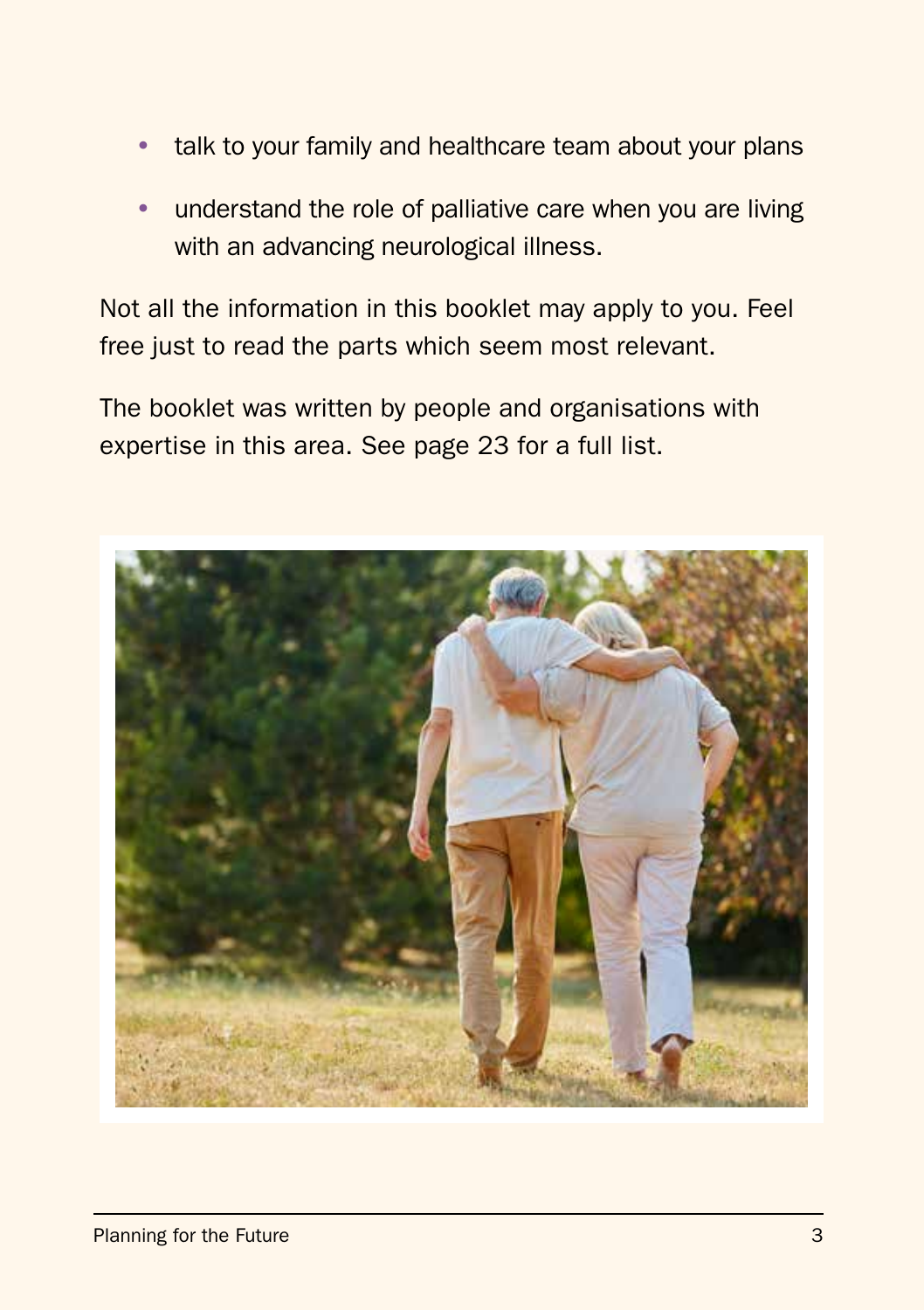### Advancing neurological illnesses

"Advancing neurological illnesses" is the name given to a group of illnesses that affect the brain and spinal cord. Many of these are progressive, chronic conditions. They can have a big impact on many aspects of people's lives.

Living with an advancing neurological illness can be hard. At present they cannot be cured, but symptoms can be treated and managed to minimise their effect on your quality of life.

It is not possible to predict the exact way in which your advancing neurological illness will affect you. However, at some time you might experience some, none or all of these changes:

- heightened emotions
- changing communication needs
- changing personal relationships
- changing levels of independence
- $\cdot$  falls
- infections
- changes in eating and drinking
- changing continence needs.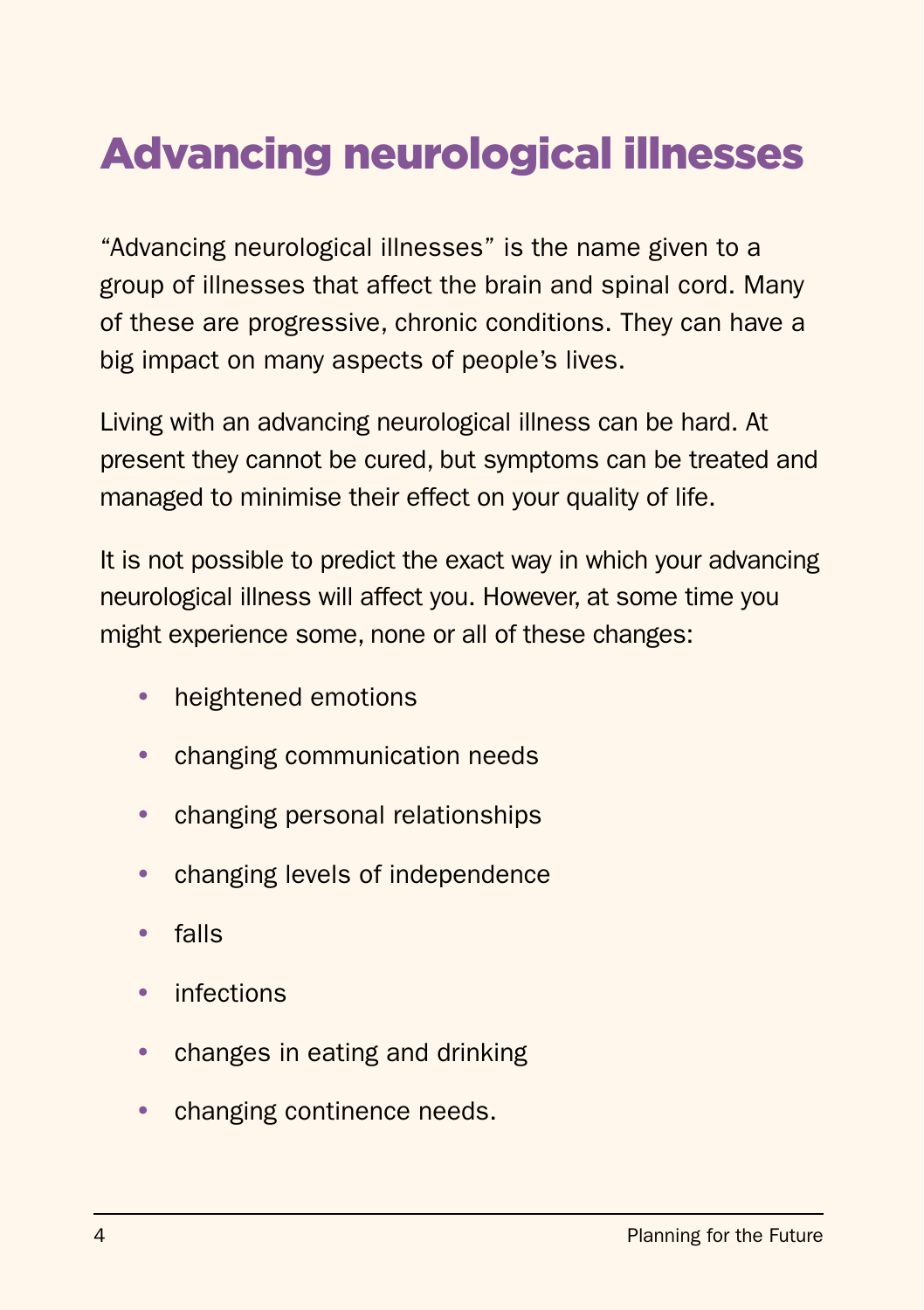You may want to make plans in case these changes happen to you. The rest of this booklet explains what plans you can make, and how to do that.

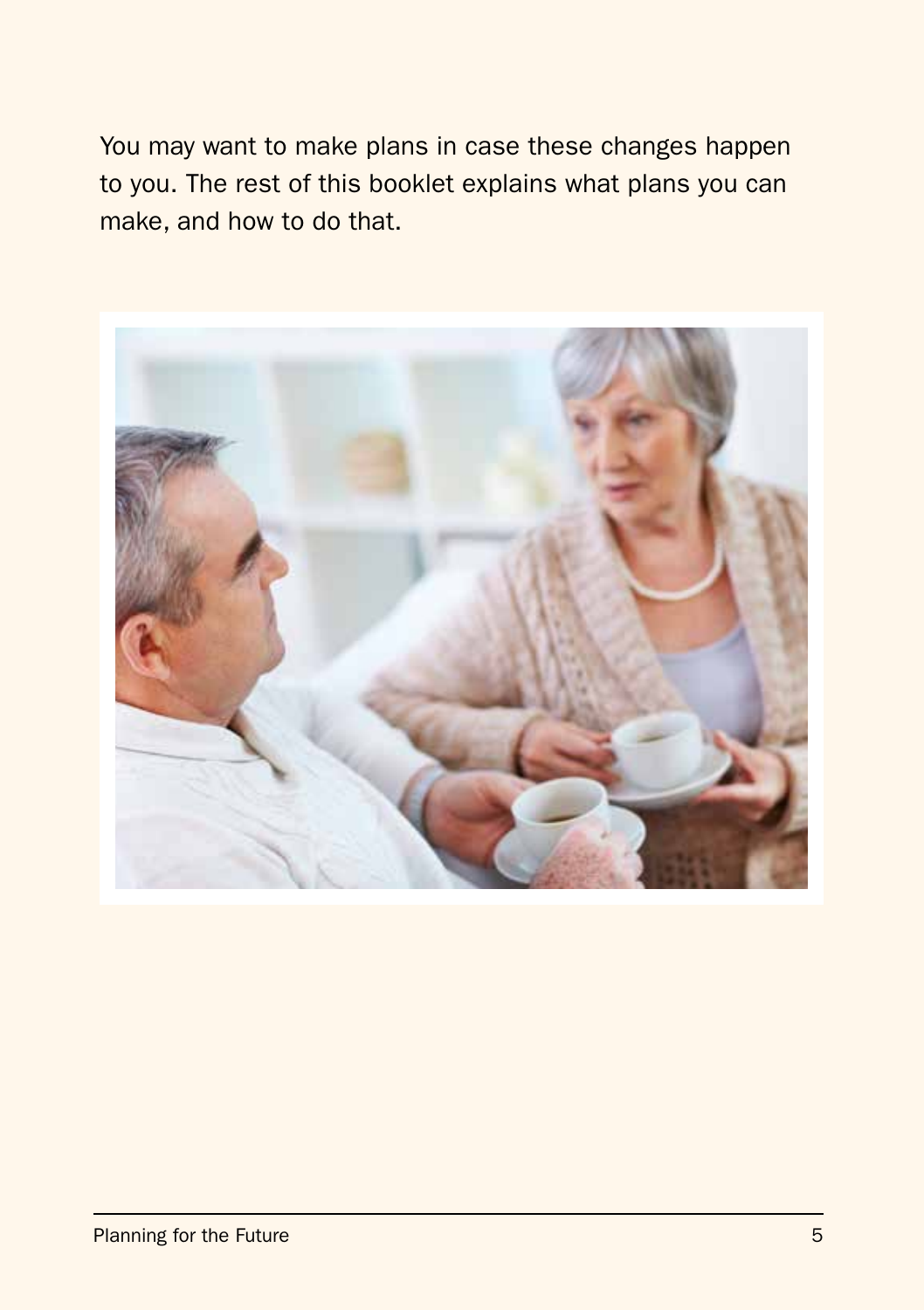

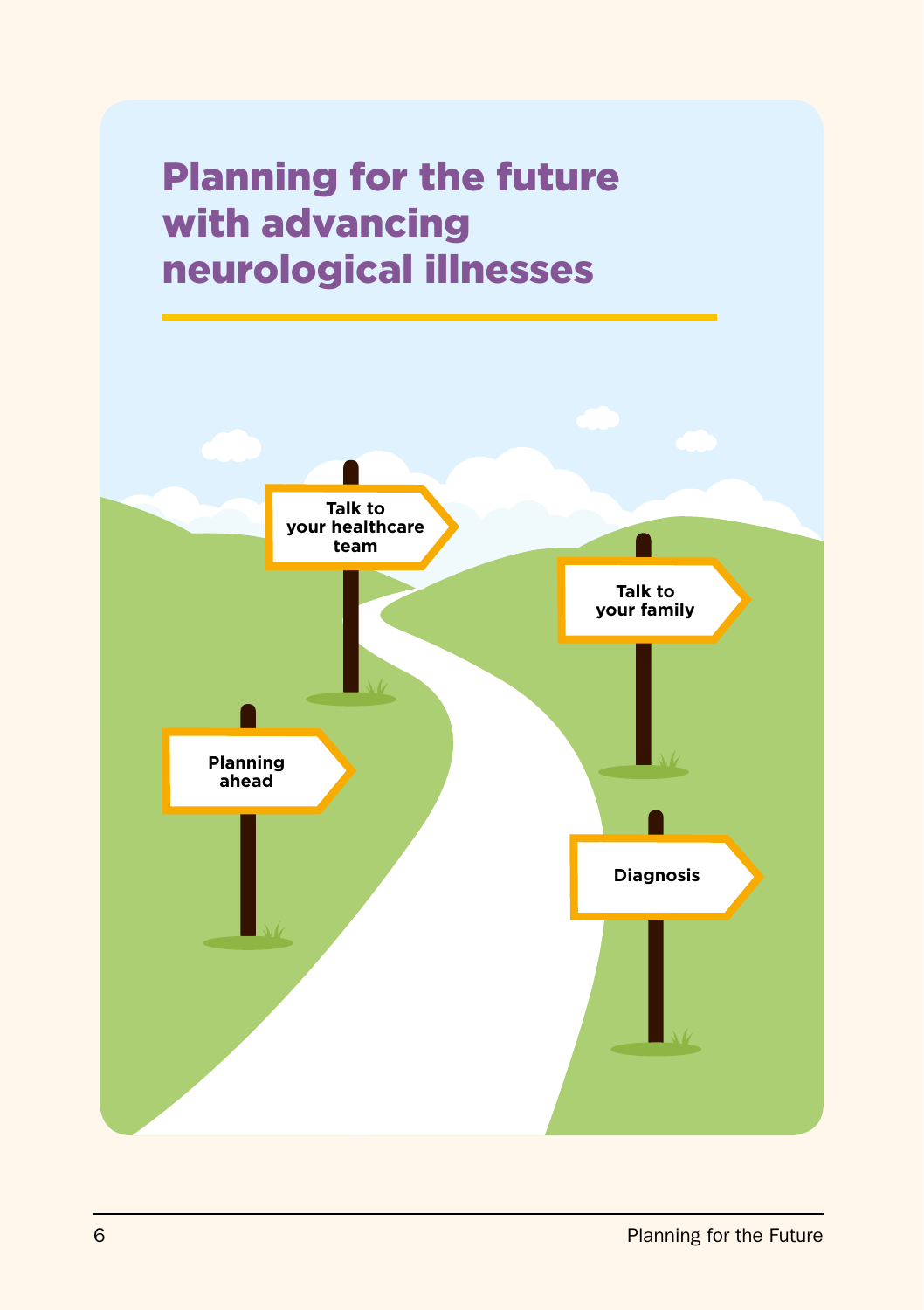### Why plan for the future?

*"Now that I've talked to my doctor and family about what I want, it means I can focus on living."*

*"It gives me great peace of mind knowing that everything is in order."*

Everyone should plan for the future, as anyone's health can change suddenly. Planning helps people to prepare for and influence events that may happen. People plan for the future in different ways, such as by saving for a rainy day, contributing to

a pension or making a will. When you have an advancing neurological illness, planning for the future may also include talking with your family and healthcare team about your wishes and preferences in case you become very unwell and are unable to communicate clearly.

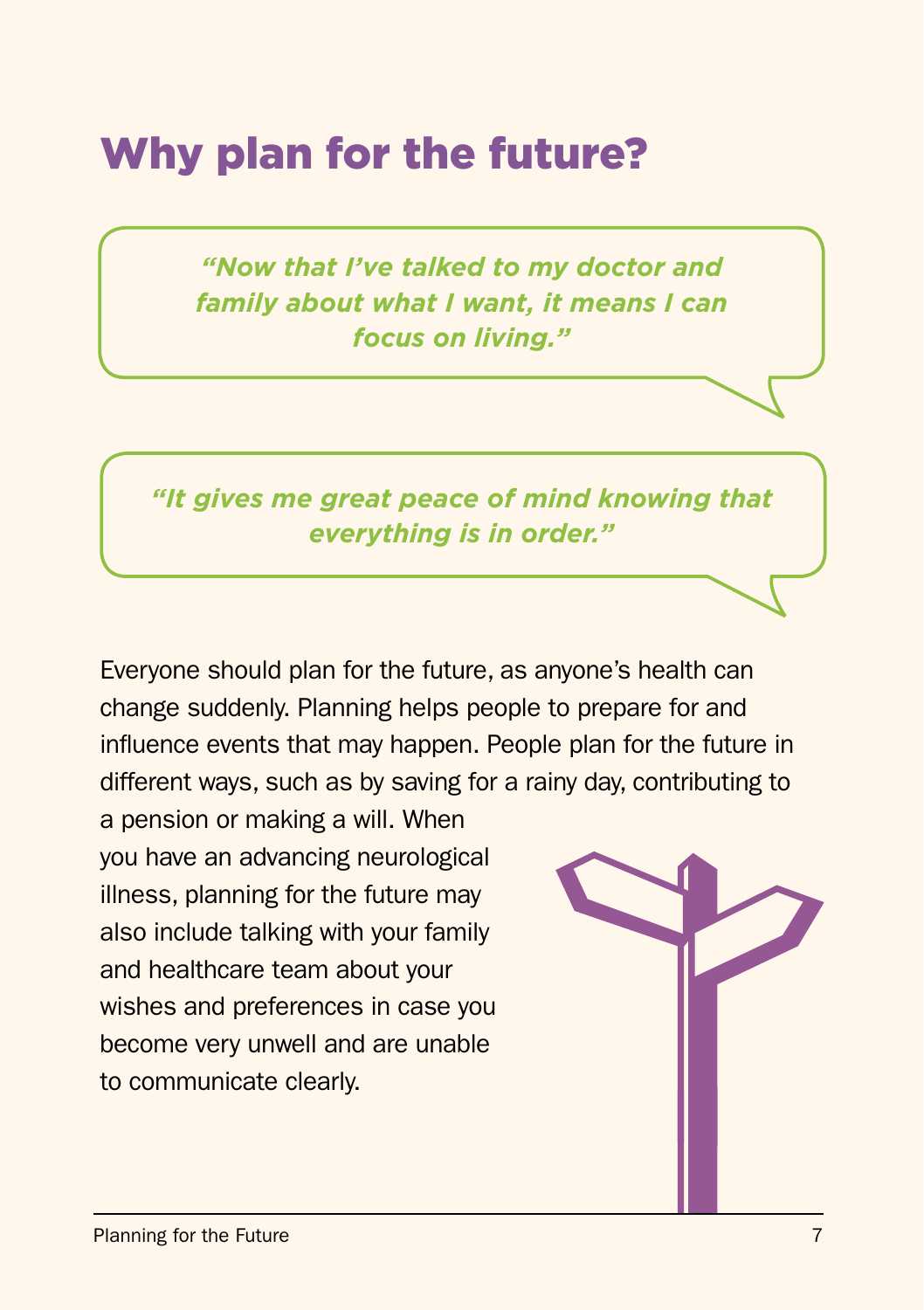Some people feel overwhelmed by the idea of planning for the future. When you are living day-to-day with an illness, it may feel like the last thing you want to do. Some family members also may not want to discuss future plans with you. This is a normal reaction. However, people who have planned ahead usually feel relieved that arrangements are in place. They feel able to focus on living their life, rather than worrying about the future.

Planning for the future can help you to:

- say important things to the people you care about
- $\bullet$  be prepared for things that might arise
- make things easier for family and friends as your illness progresses
- deal with concerns and fears you and your loved ones may have
- $\bullet$  know that your wishes will be followed if there is a crisis in your health, or if it gets much worse
- enjoy life knowing that important things have been discussed.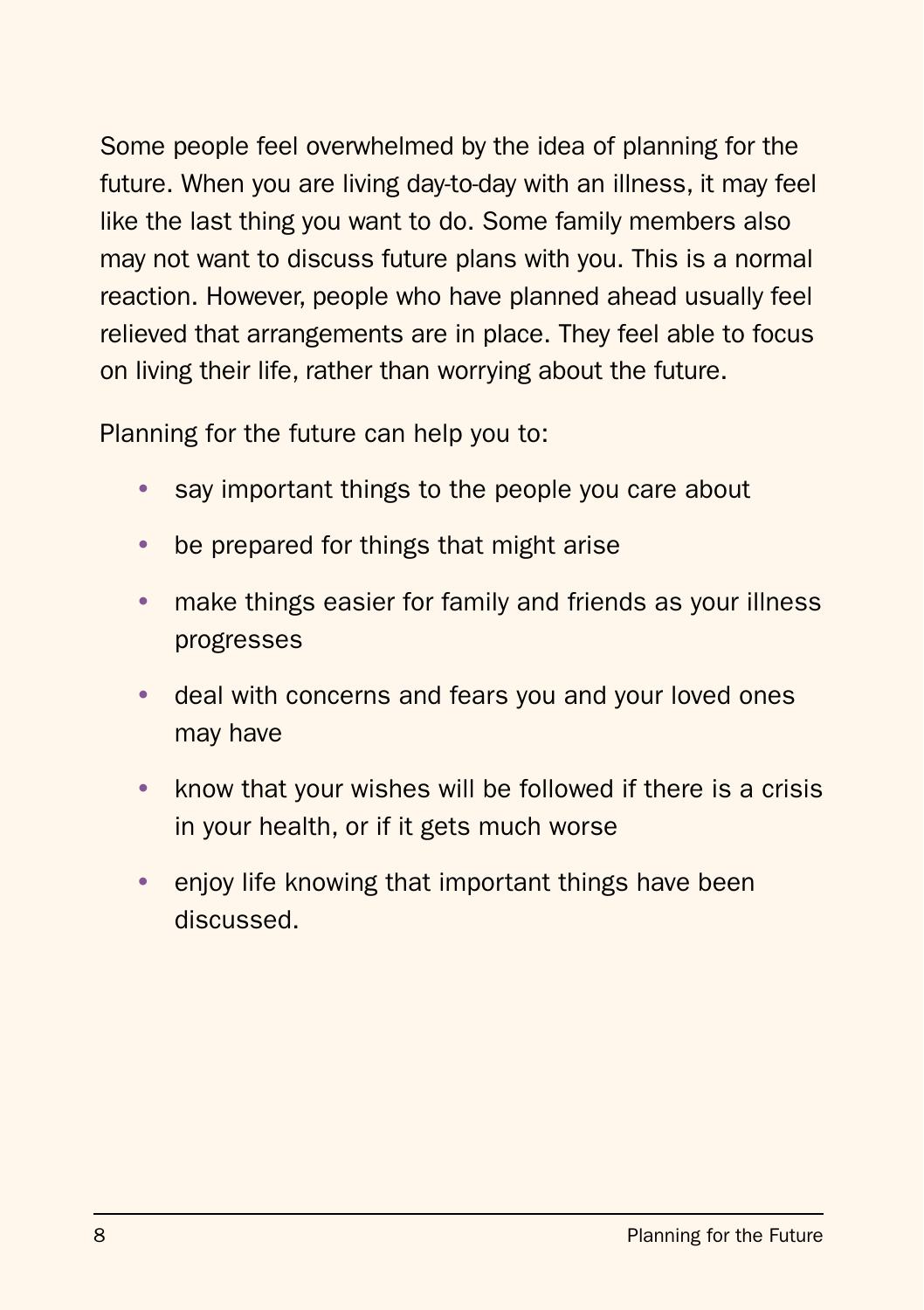## What is advance care planning?

Advance care planning is the name given to the process of deciding what care you want in the future. You are the best judge of what matters to you, and what treatments you do and do not want. It is important that your doctor, healthcare team and family



**Advance Care**

understand and respect your wishes for the care you would like to receive, especially towards the end of your life.

For example, you may want to be specific about which treatments you want or don't want. You have a right to refuse any medical or surgical treatment. You may wish to continue to receive treatments designed to keep you comfortable but not want some other treatments. If you write down the details of the type of care you want, it can help your loved ones to make sure that your wishes are respected as much as possible.

You can plan for your healthcare needs with your healthcare team. You can also include your family and friends in these discussions if you like. See page 15 for tips on how to start the conversation.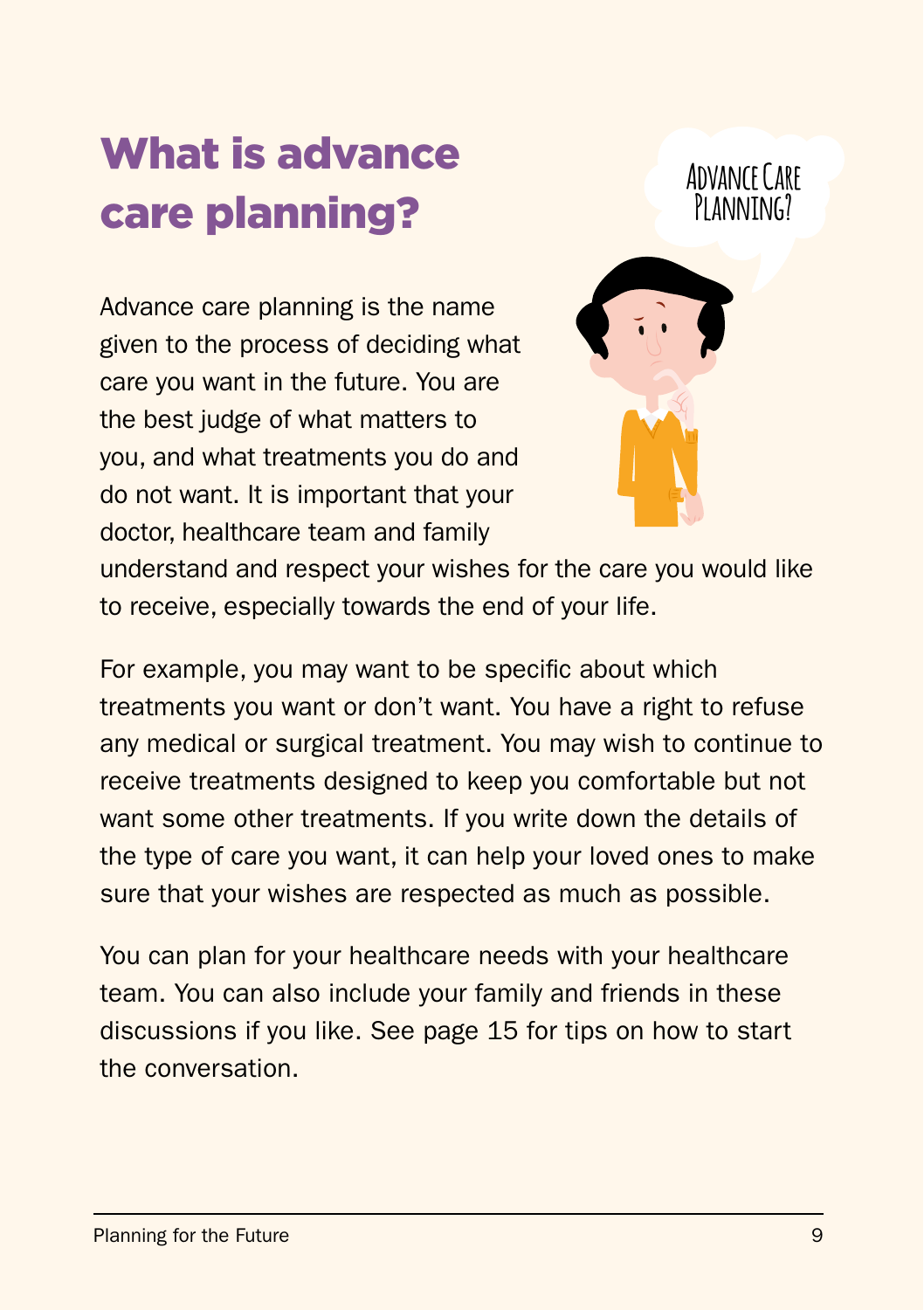Your healthcare team can help you to understand how your illness may progress in the future and what treatments will be available to maximise your quality of life. If you wish, you can also put a formal advance healthcare directive in place (see page 11).

There are some other legal aspects to planning for the future which you may also want to consider, like making a will or setting up an enduring power of attorney. See page 13 for more about these.

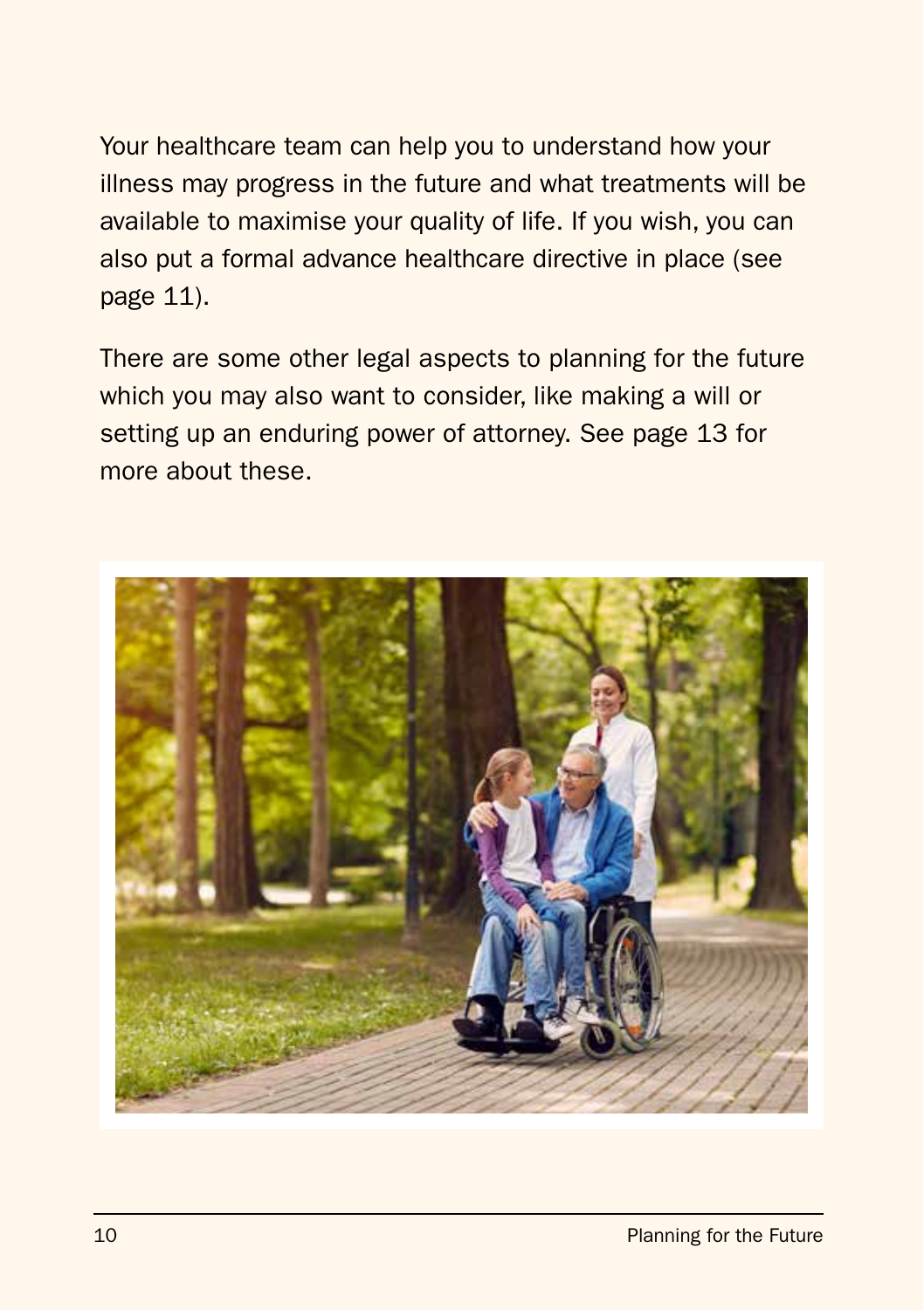### Advance healthcare directives

An advance healthcare directive is a formal way of saying what you want. Part of it is about saying which medical and care treatments you do not want to have. For example, you may or may not want to:

- have CPR (cardiopulmonary resuscitation) if your heart stops
- be put on a machine to breathe for you or to support your breathing (artificial invasive ventilation)
- $\bullet$  be tube-fed if you can no longer swallow (artificial nutrition).

Another part of an advance healthcare directive allows you to say who you want to represent you if a time comes when you can no longer speak for yourself. They could then say, on your behalf, what you would and would not like to happen.

The part of an advance healthcare directive which deals with treatments that you **do not want** in the future is legally binding. You can also say which treatments you would like in the future, but this is NOT legally binding. Your healthcare team will take your views into account, but doctors do not have to provide a treatment that they don't believe is appropriate or helpful. You can find out more about this by visiting www.hospicefoundation.ie.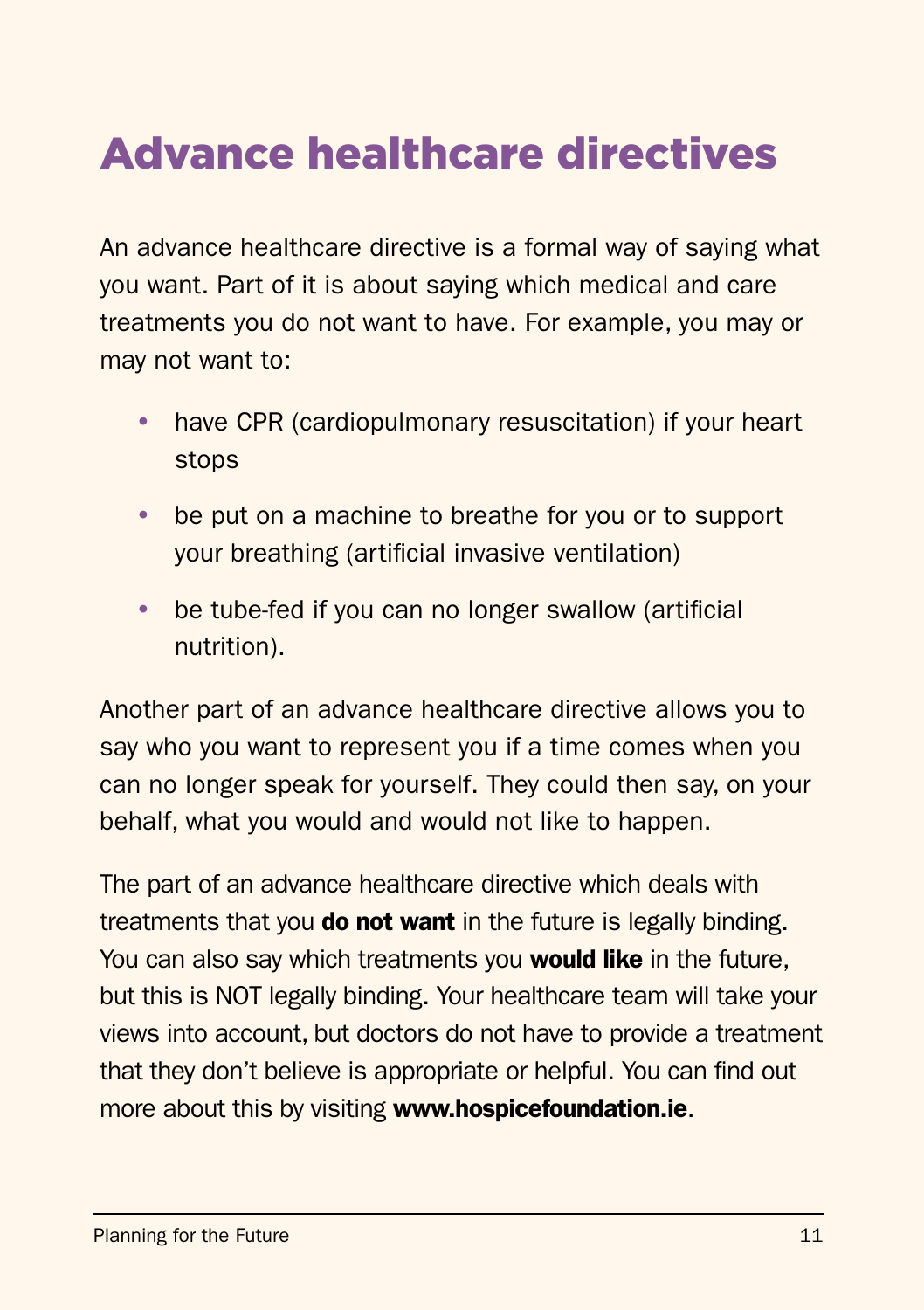#### **How do I create an advance healthcare directive?**

You can make an advance healthcare directive on your own, or you can get someone else, such as your doctor, to help you. The Irish Hospice Foundation has a form, called Think Ahead: Speak for Yourself, which can help you to make.

an advance healthcare directive. The form can



help you to discuss and record your preferences. There is space for details about your emergency contacts, health information, legal information, financial affairs and wishes for care after death. You can get *Think Ahead* from your local Citizens Information Centre or from the Irish Hospice Foundation at www.thinkahead.ie.

You should check your advance healthcare directive regularly to make sure that it is up to date and reflects your current wishes and preferences. You can change it at any time.

Advance healthcare directives come into force only when you are no longer able to communicate your wishes. Make sure your family and healthcare providers are aware that you have an advance healthcare directive, and where you keep it. You may want to give a copy to your GP, solicitor or a trusted family member or friend.

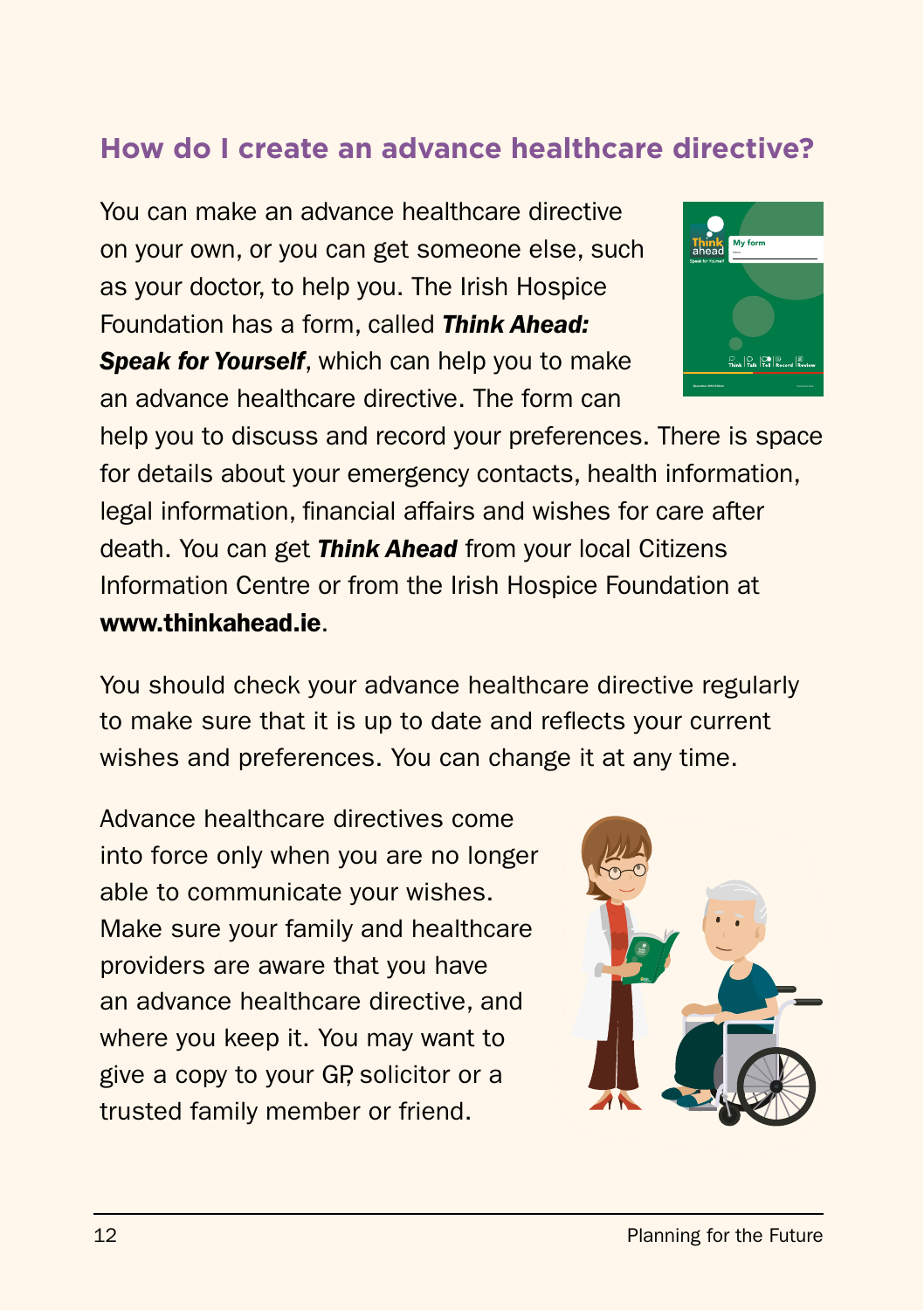### Planning legal affairs

*"As much as I can, I want to avoid any legal or financial problems."*

Planning for the future when you have an advancing neurological illness is not just about healthcare. There are legal matters which you may want to think about, too.

#### **Setting up an Enduring Power of Attorney**

An Enduring Power of Attorney (EPA) is a legal document that sets out who you would like to manage legal, financial and certain personal care decisions for you if you cannot make these decisions yourself. The person or people you choose are called your Attorney(s). You can choose family members or friends to become Attorneys.

#### **Making a will**

A will is a legal document that sets out who you want to inherit your possessions, property and money when you die. Together, your possessions, property and money are called your estate.

Will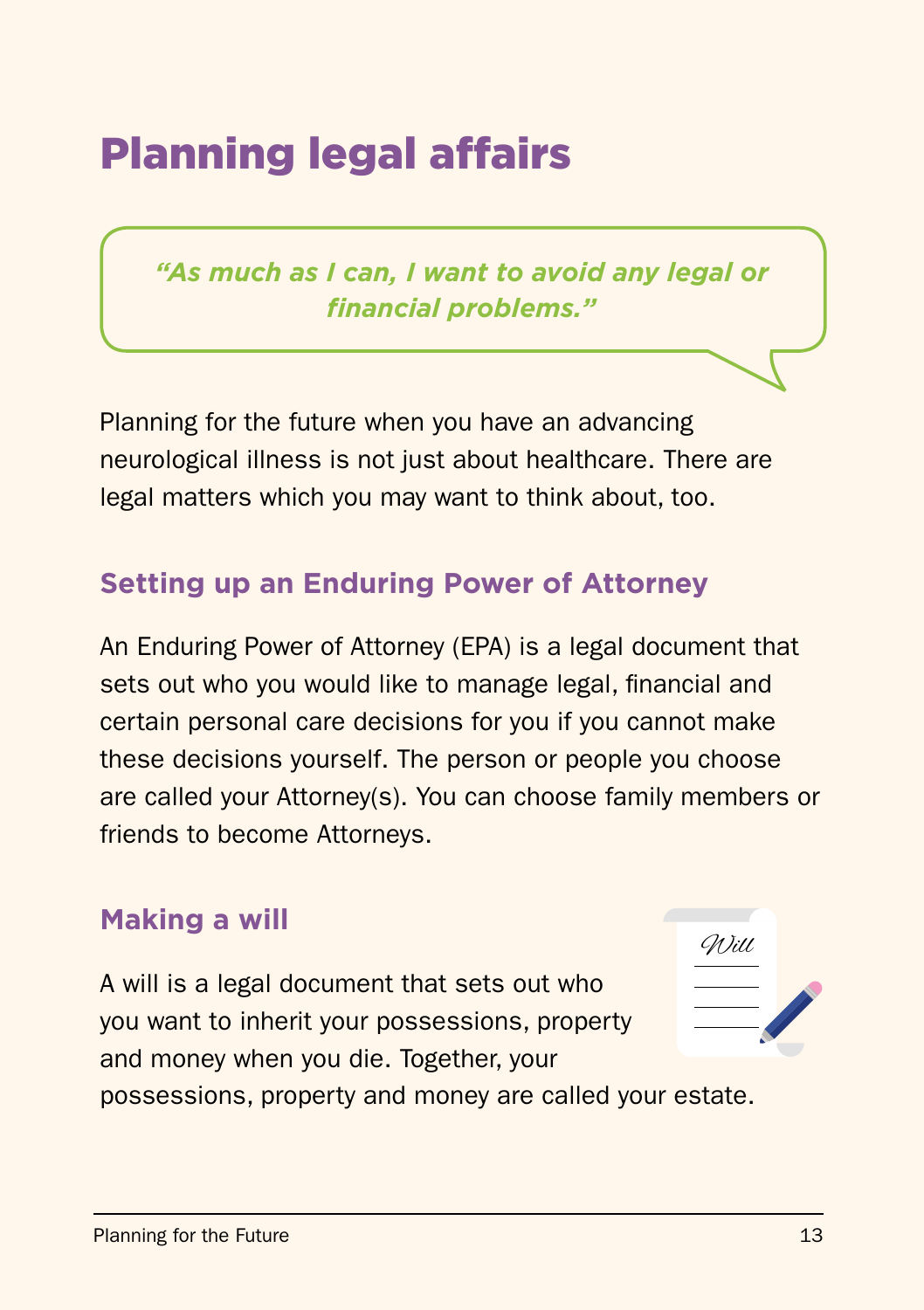The people you want to receive or inherit your estate are called your beneficiaries. As part of making your will you appoint one or two people to manage your estate and to make sure that your wishes are followed. These people are called your executors.

If you do not make a will everything you own will be distributed in accordance with the law (Succession Act, 1965). If you die without a will, the law sets out who may inherit from you and in what order they may inherit. If you have no living relatives, and have not made a will, the State will inherit your estate.

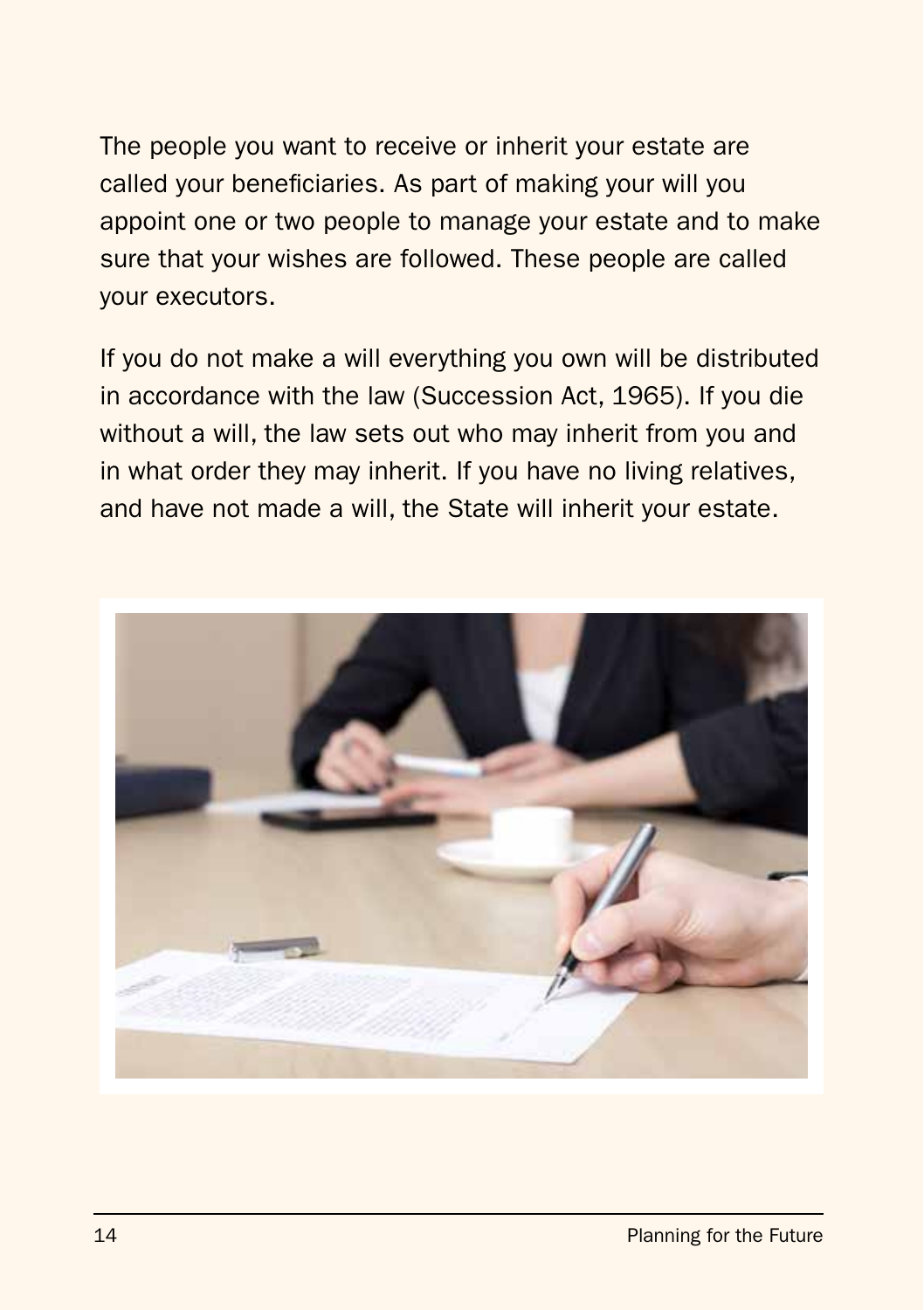### Talking to others about your plans

Talking to other people, such as a trusted family member or friend can be helpful when you are planning for your future. Talking openly and honestly gives everyone a shared understanding about what matters most to you at the end of life. Your mind may rest easy if you have made plans, and spoken about them.



The amount of detail you want to share is up to you. Be honest about what your diagnosis means to you and why you have taken any steps that you have.

You may find that some people are open about your illness and are there for you to talk to. Others may seem withdrawn or even uninterested. People cope with things in different ways.

Here are some phrases that may help you start the conversation:

*"This illness means that at some point in the future making legal and financial decisions could become difficult for me…."*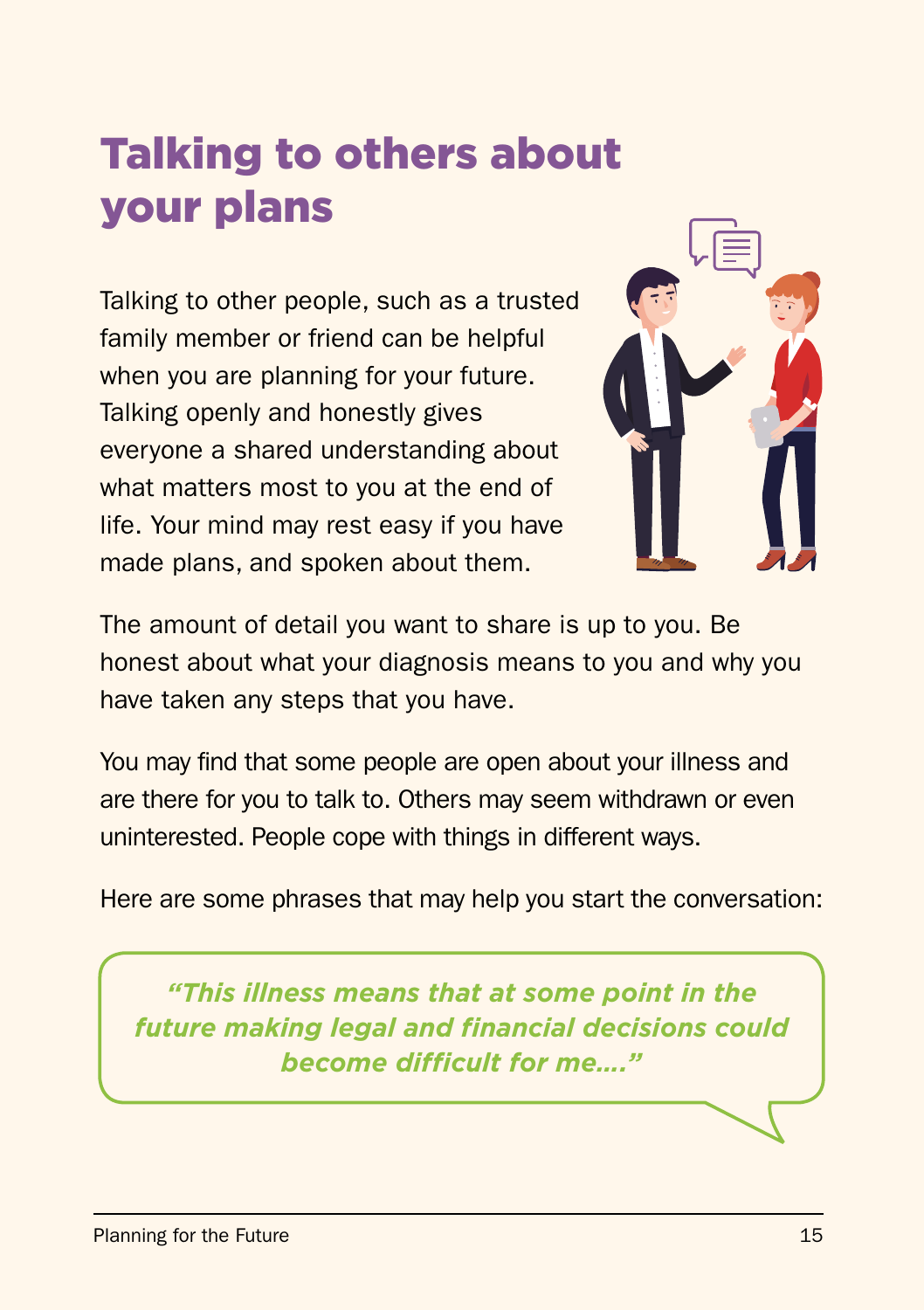*"I know this is hard for everyone, but it is important to me that we do this now."*

*"I want to make sure that nobody has to face these decisions later without knowing what I want."*

#### **Talking about your wishes with your healthcare team**

*"I want to let the doctors know about my wishes so that they can do their job with my input."*

After you have had the conversation with your family or friends, it is a good idea to talk to your doctor or healthcare team about your wishes. Even if you are in good health, it's still good to make sure that your healthcare team knows your wishes and care preferences, since anyone's health can change suddenly.

Remember, you are the expert about what matters most to you. Your doctor and healthcare team's role is to listen to you carefully, and then help you to make the most appropriate decisions about your care.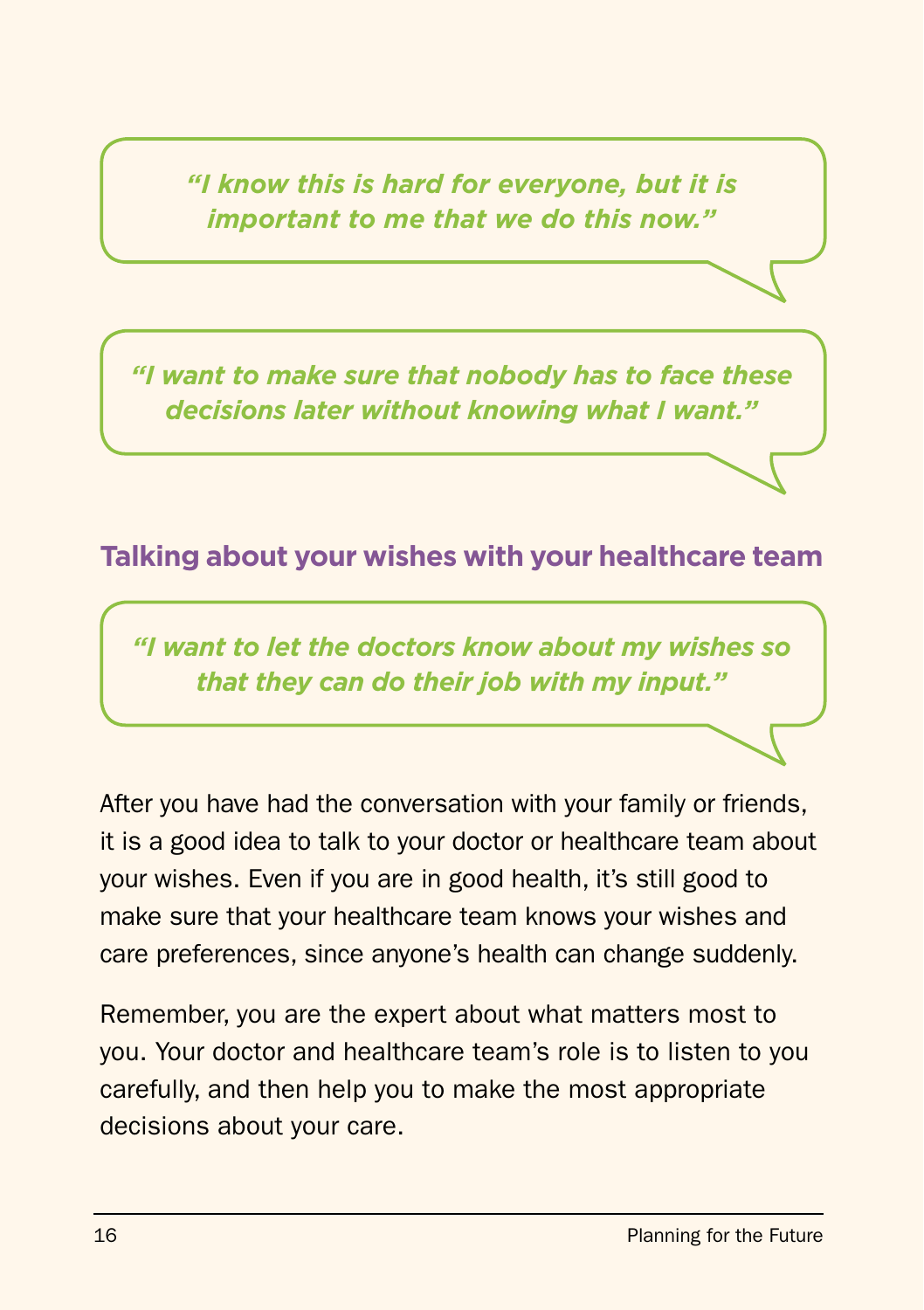

You do not have to decide everything at once. Every conversation with your healthcare team will be a little different, and will help them to understand what matters to you.

Here are a few things that might help:

- Decide who you want to speak with: It could be your GP, practice nurse, neurologist or another healthcare professional.
- When is a good time to have this conversation? You can have this conversation at a routine healthcare visit, if you are worried about anything or after a hospital stay. Ideally, let the person know in advance that you want to talk about your future care plans, so they can be prepared and make time for it.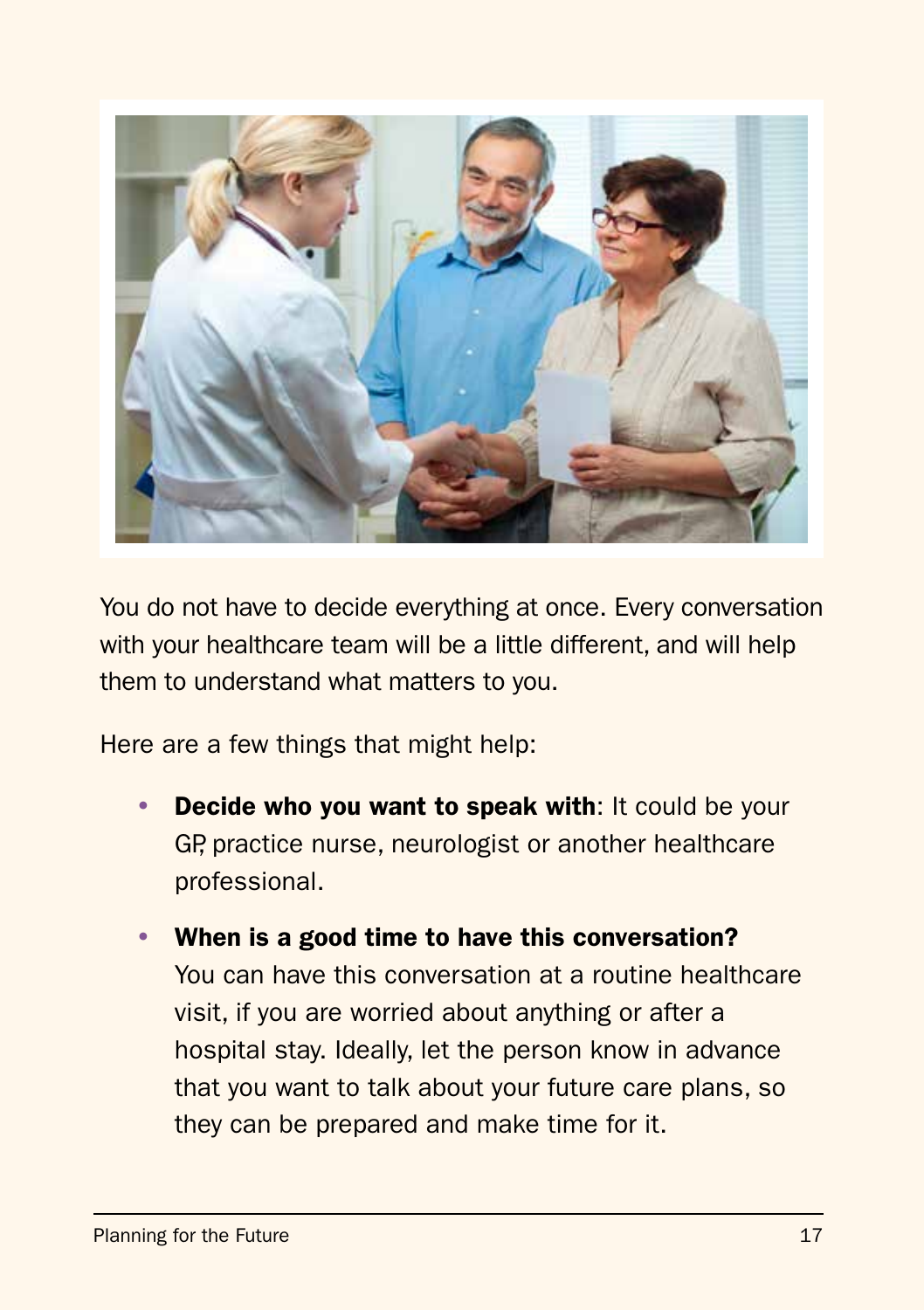Write down your questions in advance. For example:

- What can I expect from this illness?
- What can I do to maintain my independence for longer?
- What are some possible big changes in my health that my family and I should be prepared for?

Make sure that you are clear about what the other person is saying. Be sure to tell them if you don't understand. For example, you could say, "I don't understand - can you explain it in a different way?"

You don't have to decide about anything right away, and you can change your mind at any time. It is good to have follow-up conversations to revisit the issues, as your preferences may change as time passes. Your healthcare team may ask you to consider treatment options that you need to think about for a bit.

More information about starting a conversation with your loved ones and your healthcare provider is available from the Conversation Project (see page 22).

#### REMEMBER: **It's never too early to plan ahead!**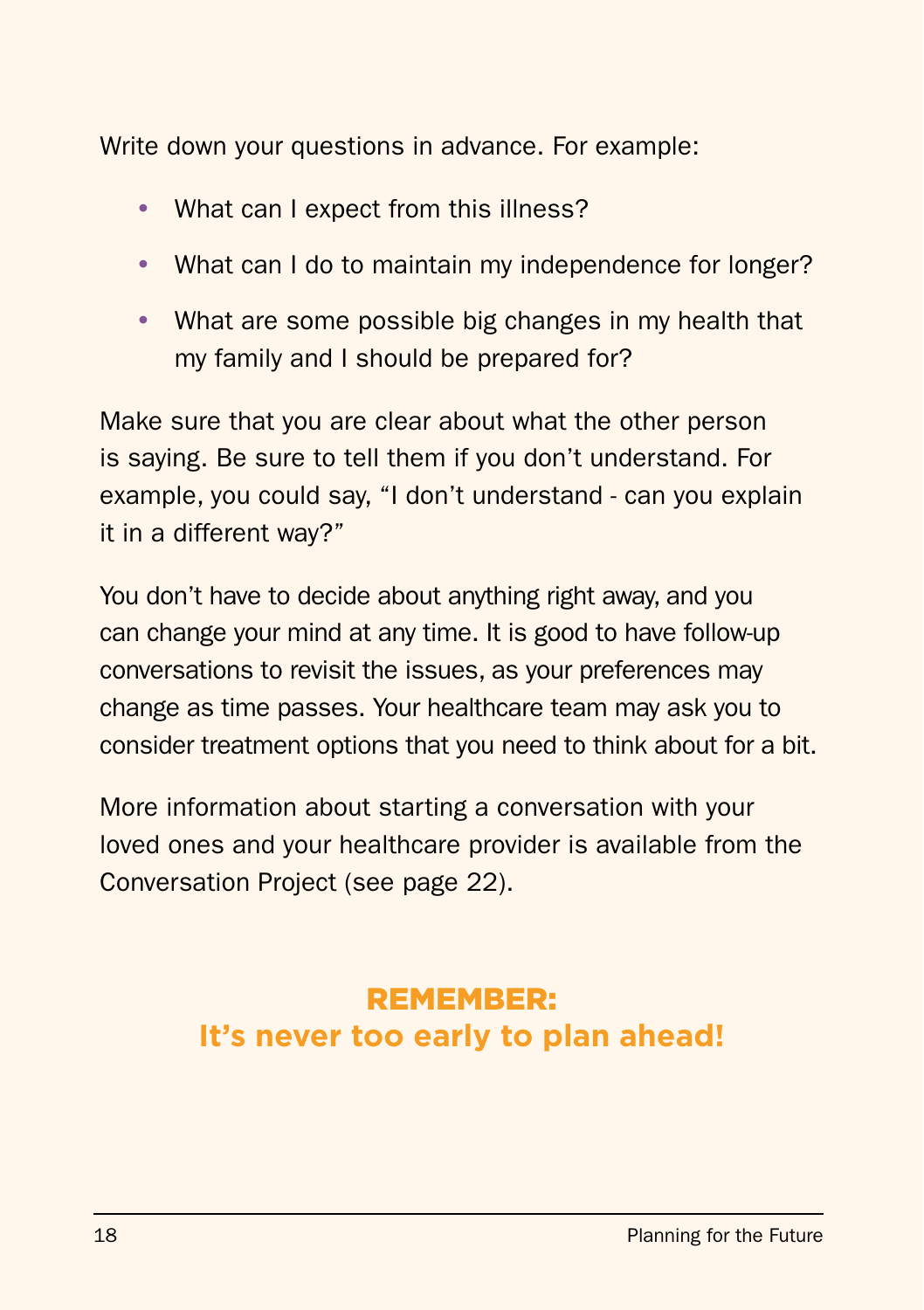### Palliative care

At some stage your healthcare team may suggest that you get palliative care. Many people find the words "palliative care" difficult and think that it is only for the end of life. In fact, palliative care is all about keeping you as well as possible and maintaining the best possible quality of life. It makes sense at any stage of a neurological illness. Palliative care can:

- provide relief from symptoms such as pain, breathlessness or fatigue
- help you and your family to cope with the progress of your illness
- help you to prepare and plan for the future.

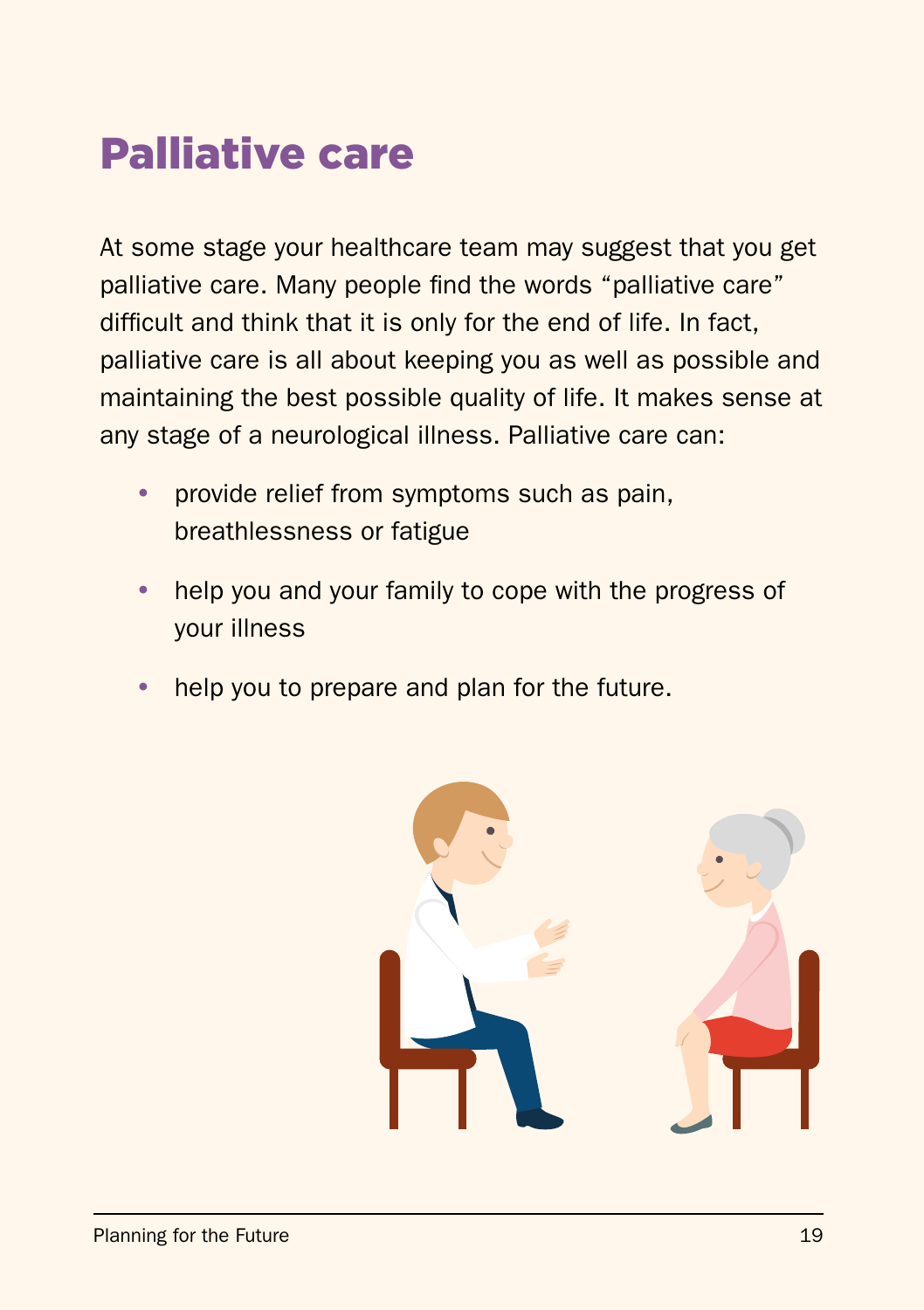#### **Who provides palliative care?**

All healthcare professionals deliver a palliative care approach. However, if your symptoms are more complex, your GP or healthcare team may put you in contact with a Specialist Palliative Care team. Specialist palliative care is available in many settings, such as in your own home, in hospitals, in community settings, nursing homes and hospices. If you need more information about palliative care, speak with your GP or healthcare team and/or see the Resources section at the end of this booklet.

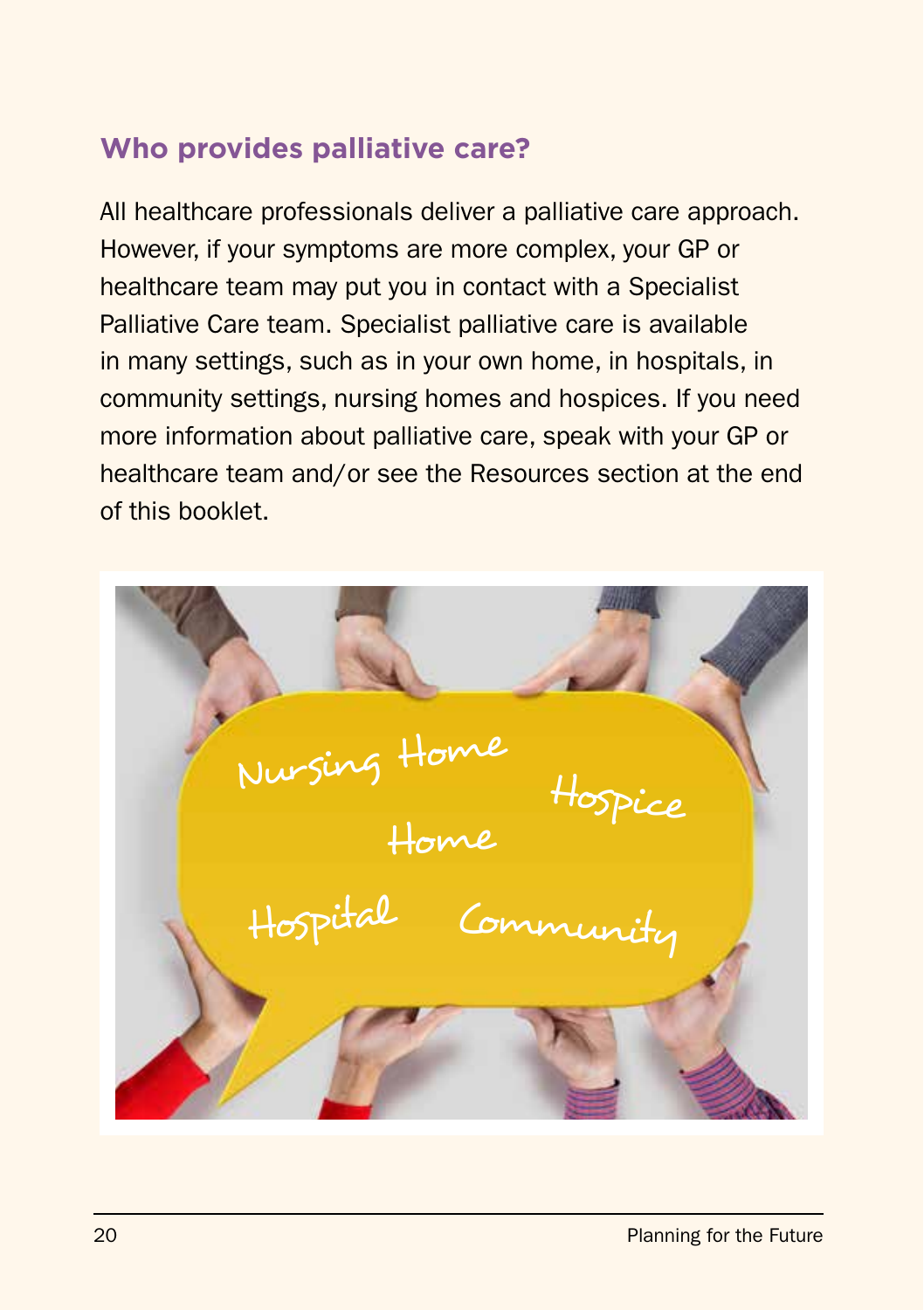### Resources:

Below is a list of websites that host further information that you might find useful:

- 1. AIIHPC Palliative hub: www.thepalliativehub.com hosts information about palliative care as well as a section, "Caring for Carers", that offers advice for family carers.
- 2. Brain Tumour Ireland: www.braintumourireland.com hosts information and resources for those living with brain tumours.
- 3. Citizens Information: www.citizensinformation.ie contains information about making a will and accessing information in relation to health, including accessing medical cards and accessing community supports.
- 4. Free Legal Advice Centres www.flac.ie offers advice and information to help people to understand and access their legal rights.
- 5. Huntington's Disease Association of Ireland: www. huntingtons.ie hosts information and resources for those living with Huntington's Disease.
- 6. Irish Hospice Foundation: www.hospicefoundation.ie has information about palliative care in Ireland.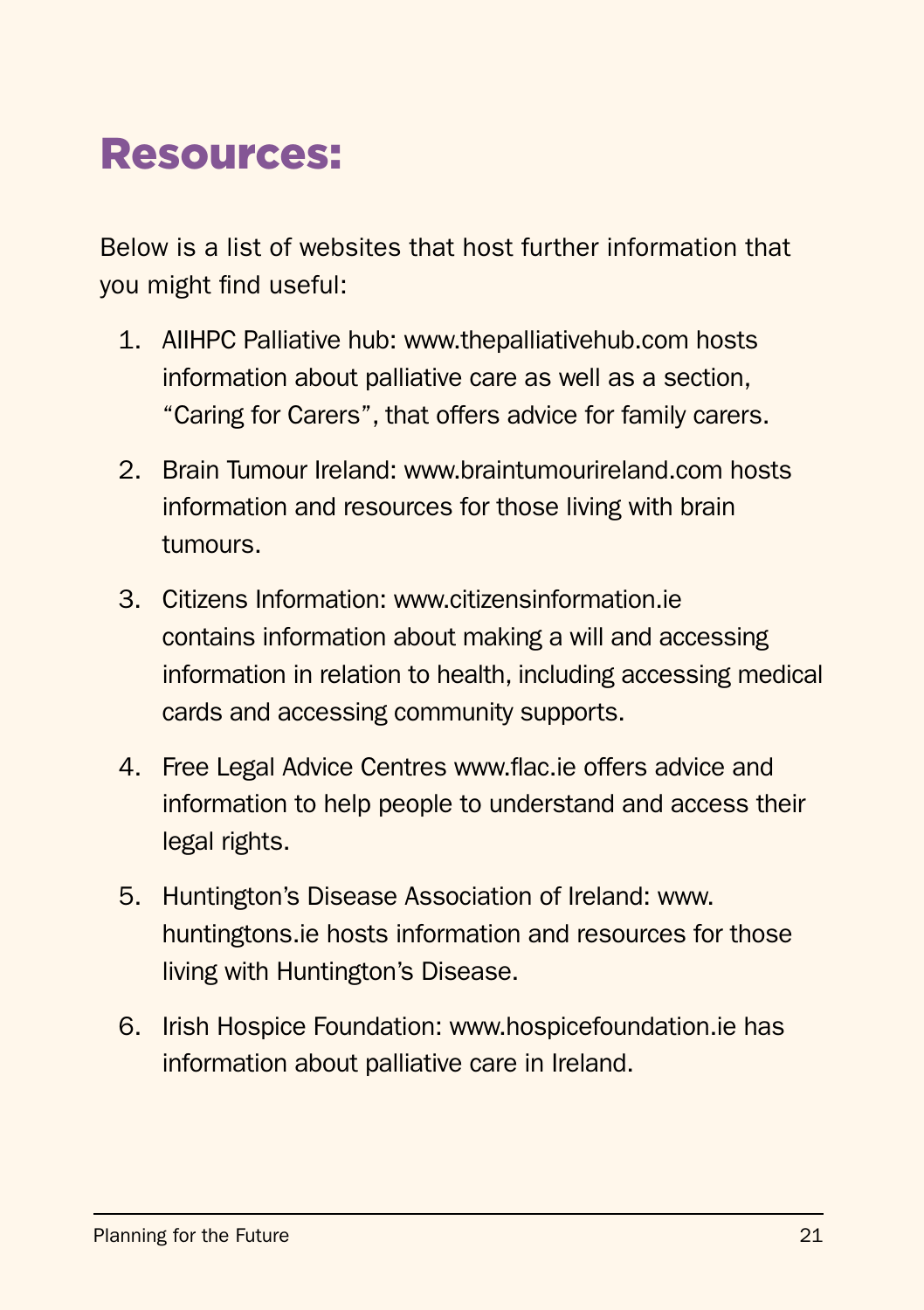- 7. Irish Motor Neurone Disease Association: www.imnda. ie hosts information and resources for those living with Motor Neurone Disease.
- 8. National Advocacy Service for People with Disabilities is an advocacy service for people with disabilities.
- 9. Neurological Alliance of Ireland: www.nai.ie hosts information and resources for people living with all types of neurological illnesses and conditions.
- 10. Parkinson's Association of Ireland: www.parkinsons. ie hosts information and resources for those living with Parkinson's Disease.
- 11. PSPA Ireland: www.pspaireland.ie hosts information and resources for those living with Progressive Supranuclear Palsy and Corticobasal Degeneration.
- 12. The Institute for Health Care Improvements (2013) The Conversation Project: http://www.ihi.org/Engage/ Initiatives/ConversationProject/Pages/default.aspx
- 13. The Multiple Sclerosis Society of Ireland: www.ms-society. ie hosts information and resources for people with multiple sclerosis.
- 14. Think Ahead: www.thinkahead.ie is where you can access the Think Ahead form.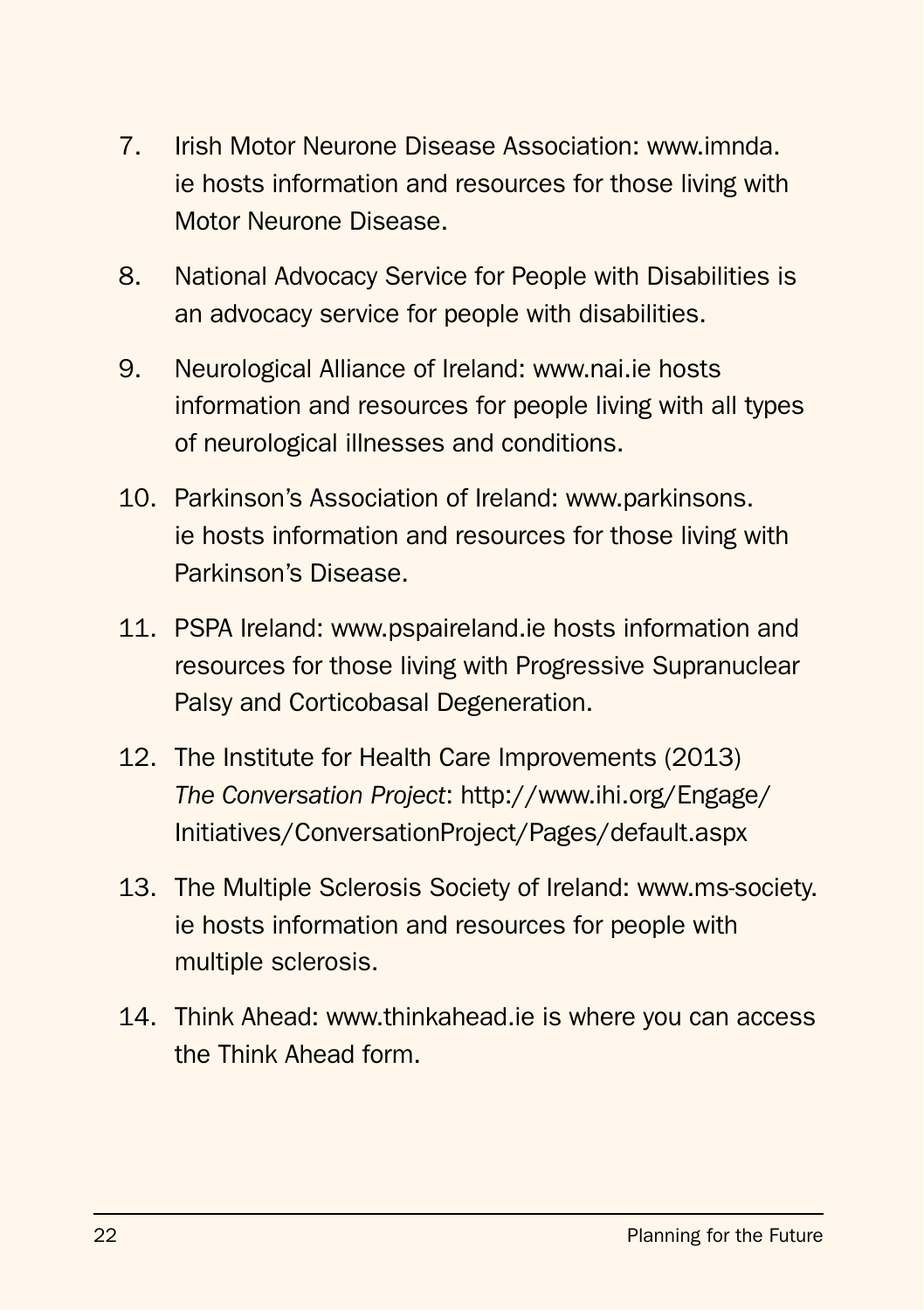### Acknowledgements

Thanks to all the working group members that contributed to the development of this booklet:

Aidan Larkin MS Ireland

Carmel Ryan Cheshire Ireland

Caroline Dooley Martyn PSPAssociation Ireland

Deirdre Shanagher Irish Hospice Foundation

Mags Rogers Neurological Alliance of Ireland

Patricia Towey Huntington's Disease Association of Ireland

Rebecca Dobson Cheshire Ireland

Dr Siobhan Fox University College Cork

Tracy Hutchin Irish Motor Neurone Disease Association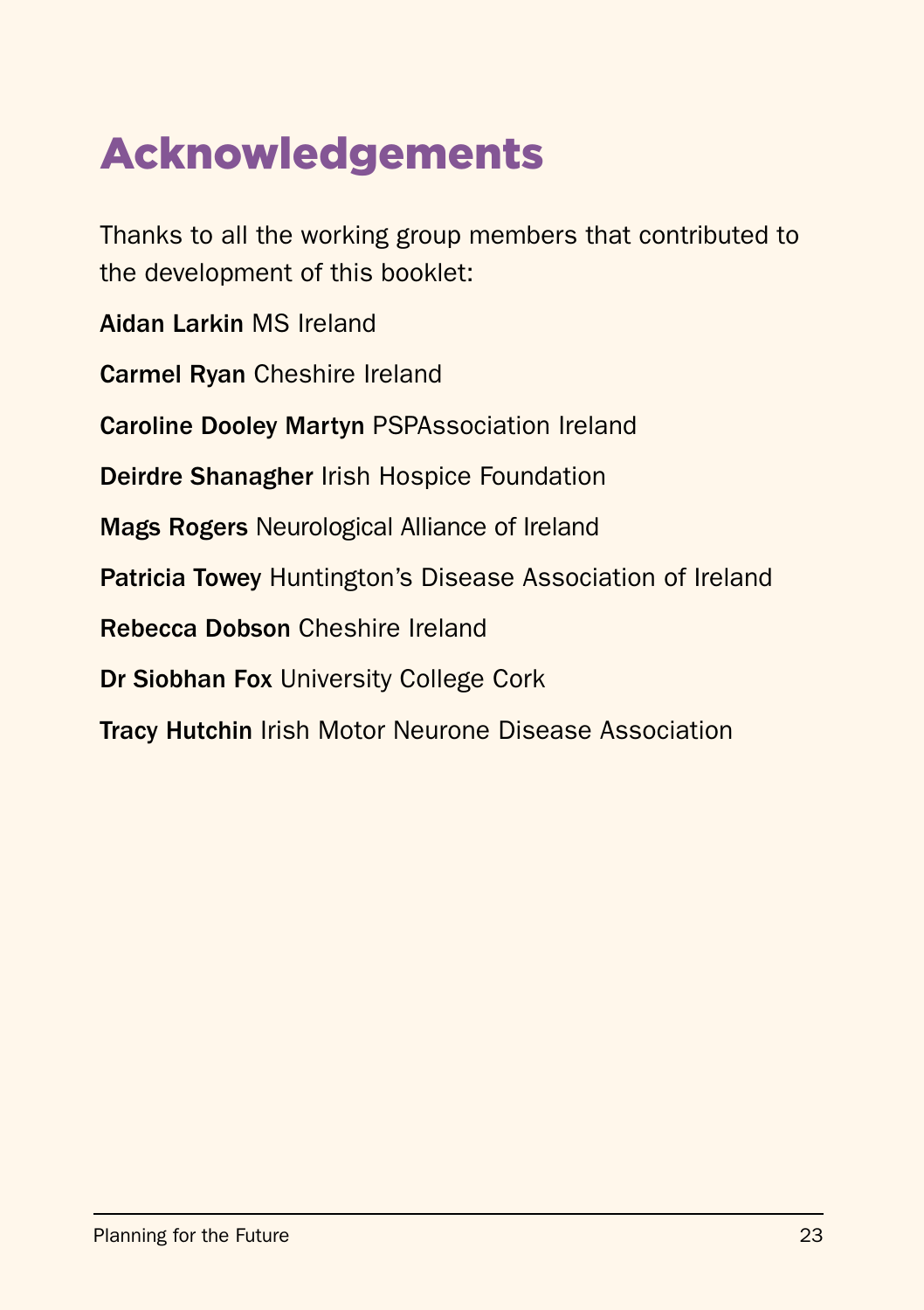### **Reference:**

This booklet should be cited as follows: The Neurological Alliance of Ireland and The Irish Hospice Foundation. Planning for the future Information for people who have an advancing neurological illness. Dublin: The Irish Hospice Foundation; 2018

This booklet is available to download from www.nai.ie and www.hospicefoundation.ie